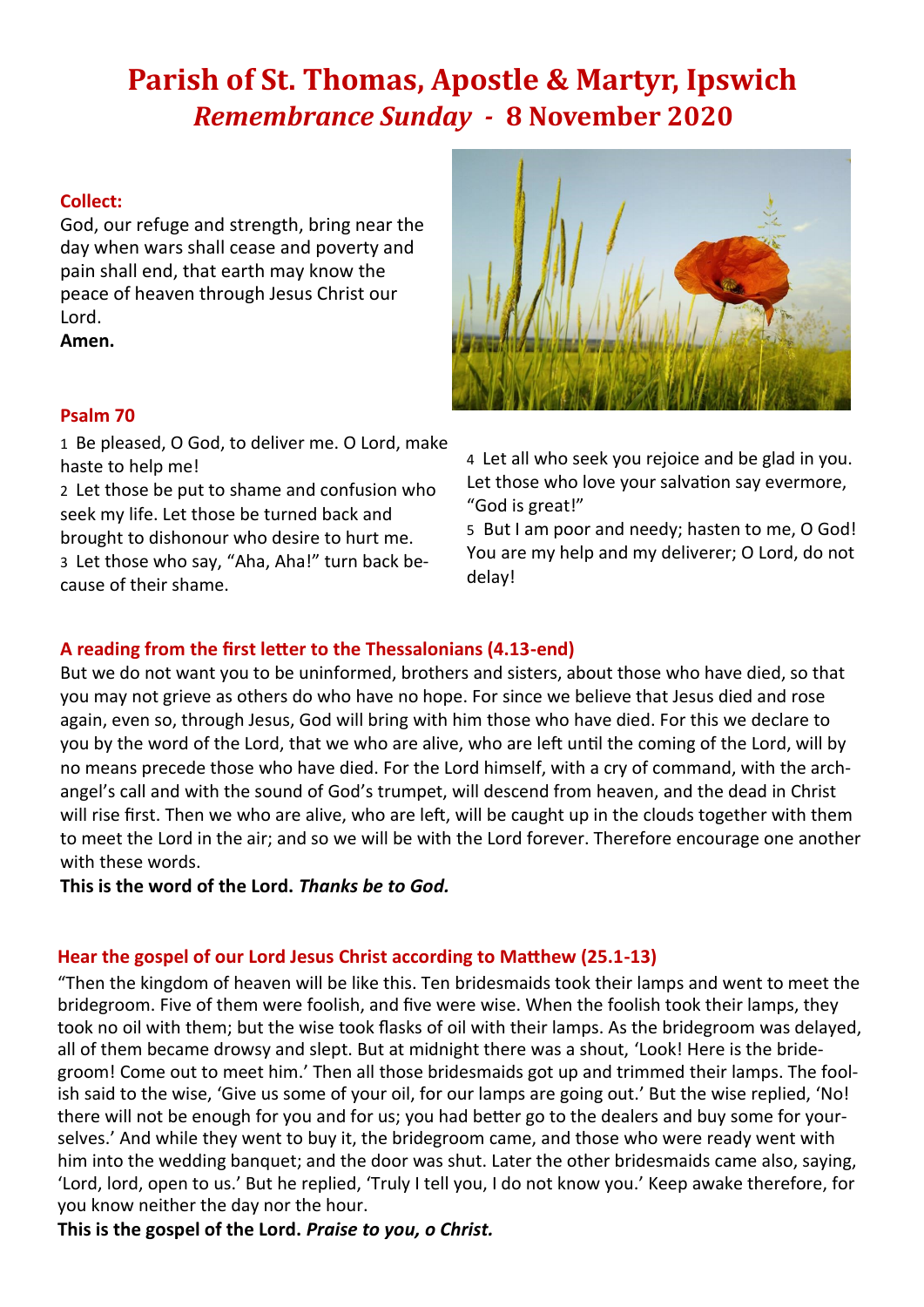#### **Reflection:**

Remembering is such an integral part of who we are as people, that we often don't think about it until it is taken away, or we discover a lack of it. None-remembering. Forgetting. Have a think for a moment about what it is that makes you who you are. Is it not, to a large part, the sum of all the experiences you have ever had, that add up to create you as the individual you are now? Remembering facts, people, places, directions, skills, emotions… We are creatures of remembering, and without it, we wouldn't be us. If you have known anyone with Alzheimers or memory loss, you will know how terrible and debilitating it is to not remember. To forget is to lose a connection, the snapping of a thread that binds us one to another. And at our core, we are people of relationships, we are who we are because of who else we have known and encountered. So our memories act a bit like a spiderweb through time, linking generations together through the years, and offering a story of how we might look forwards into the future. Today, Remembrance Sunday, we explore and affirm the need to remember our past. We remember all the many people who died in the World Wars and other armed conflicts throughout the years, especially the more recent ones such as the conflict in Afghanistan. We remember all those who gave themselves, who suffered, were injured, and died. We remember the tragedy and pain of war, the enormous cost, the destruction that humanity is able to bring upon itself. We mourn, and we give thanks, and we carry within us this story of our history.

Remembering is part of our identity. We are a remembering people. All of us have a story of how we grew up, of who raised us, how we did in school, what moments we cherished and which experiences shaped us. And maybe you find that looking back can help you decide how to move ahead and look forwards. We learn from our mistakes (or we try anyway!), so we can build on them to make better choices going forwards.

But what has it got to do with faith and church? Why do we have a Remembrance Sunday, and preach about it year after year? Over the years that's something I've often wondered, especially as someone young enough that my grandparents were only babies during the 1940s. My own connection with the World Wars is very indirect. Yet we keep remembering. So why?

Part of the answer is what I've touched on already, that remembering makes us who we are. But there's another big part for us, for those who are Christians, because remembrance and faith are intertwined together. In fact, remembering is the foundation of faith! We do it every Sunday when we celebrate the Eucharist, because Jesus invited his friends to remember him every time they ate bread or drank wine something simple they did every day as part of life. And in our remembering, we also remember and celebrate the resurrection, and the hope we have through faith of joining God ourselves after we die. So when Jesus asks us to remember him every day, every time we eat, in this way, Jesus is always present with us. The past is linked with the now, and our now is linked to the future as we look forward. This means that our faith is always alive, always relevant, always shaping us as we move through our own journeys. So our remembering of Jesus gives us purpose, it gives us hope, and an awareness of the transforming power of Jesus' death and resurrection.

I think one further way in which remembering is important is that it prompts us to prepare for the future. Preparation was the theme of our gospel reading today, as we heard about the bridesmaids who weren't well prepared, and who missed out on the wedding party as a result. If we can learn to hold the lessons of the past in our awareness, we can be better prepared for what the future might hold. The first World War was idealistically called the War to end all Wars, because people couldn't imagine that we would NOT learn from the experience. Of course, sadly that wasn't the case, and wars across the globe continue to this day. But perhaps, if we keep on remembering, we will be better prepared to live peacefully in the future. And if we keep remembering Jesus, we can be transformed to become more Christ-like, and thus we become people of peace and hope.

So today, we carry the memory forwards. We remember the darkness of loss and destruction, and we pray for the continuation of peace and forgiveness. We remember the gifts that past generations gave in serving, and we give thanks for them as we commend them to God. We remember that Jesus broke bread, drank wine, gave himself willingly as a sacrifice, and prayed with his disciples, whose footsteps we tread in.

In our remembering we are held together by these threads of memory running through time. In our remembering we are alive, full of faith, full of hope. For what are we, if not creatures of remembering, of holding onto our past so that we can weave a brighter story into the future, as we prepare to be with the Lord forever. Amen. *-Rev Cat*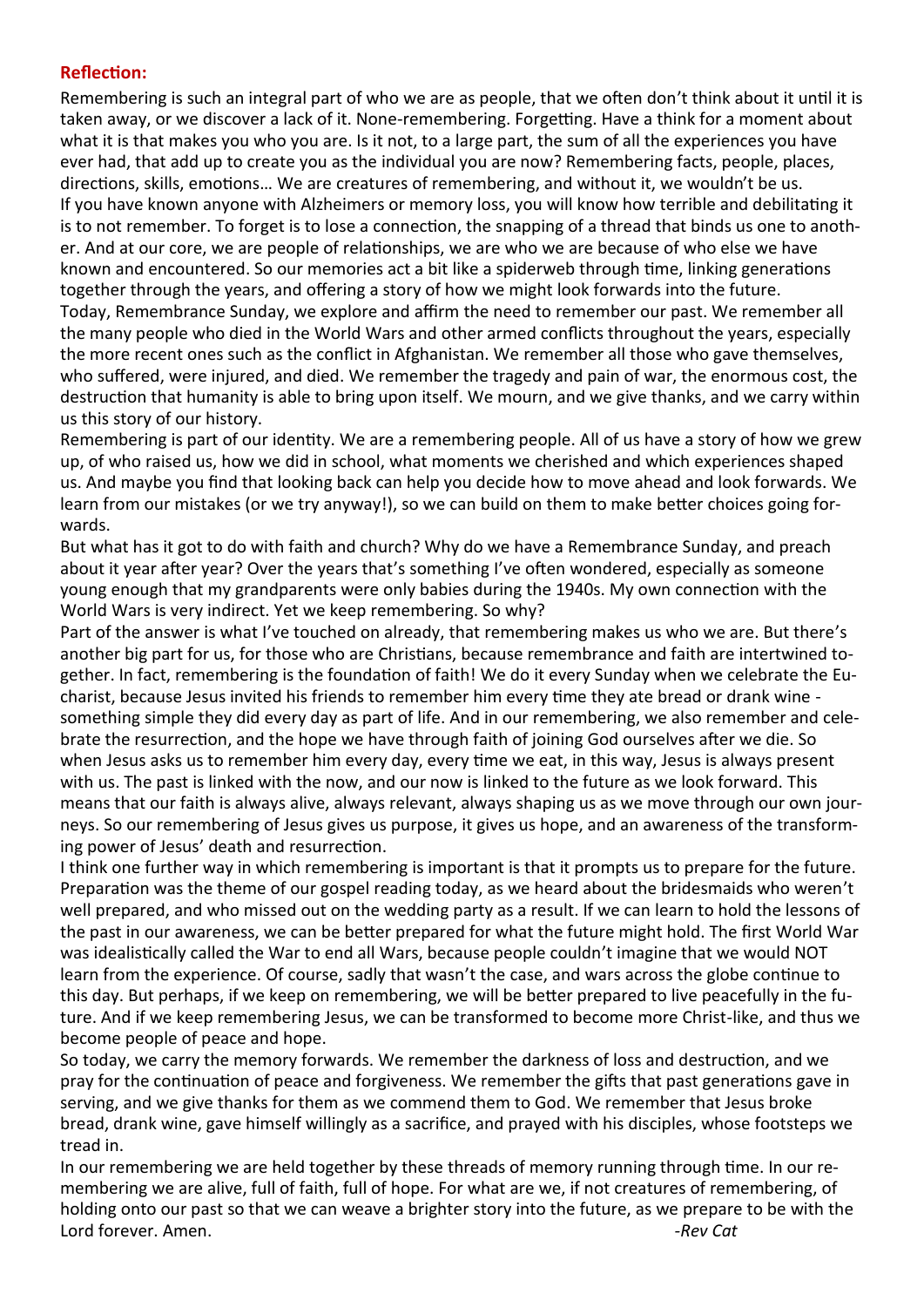## *God is love. Those who live in love live in God, and God lives in them.*

**The peace of the Lord be always with you.**

## **This week's hymn:**

O thou, who at thy Eucharist didst pray that all thy Church might be for ever one, grant us at every Eucharist to say with longing heart and soul, "thy will be done." O may we all one Bread, one Body be, through this blest Sacrament of unity.

For all thy Church, O Lord, we intercede; make thou our sad divisions soon to cease; draw us the nearer each to each, we plead, by drawing all to thee, O Prince of Peace; thus may we all one Bread, one Body be, through this blest Sacrament of unity.

We pray thee too for wanderers from thy fold; O bring them back, good Shepherd of the sheep, back to the faith which saints believed of old, back to the Church which still that faith doth keep; soon may we all one Bread, one Body be, through this blest Sacrament of unity.

So, Lord, at length when sacraments shall cease, may we be one with all thy Church above, one with thy saints in one unbroken peace, one with thy saints in one unbounded love; more blessèd still, in peace and love to be one with the Trinity in Unity.

## **For Our Prayers:**

The Bishops are calling on every parish to join them using this prayer at home and at every act of worship for our church, that we grow in trust in God's providence and deepen our own generosity giving of ourselves and of our gifts.

**Loving God, you are always with us, and give us all we need to be your church in Suffolk. Help us, we pray, to give as we have received: abundantly, generously, and joyfully, that our worship and our service may bear witness to your Kingdom of unfailing love. In the name of your Son who gave himself for us, Jesus Christ our Lord. Amen.**

#### **\_\_\_\_\_\_\_\_\_\_\_\_\_\_\_\_\_\_\_\_\_\_\_\_\_\_\_** *Please pray for:*

**Those with chronic or long-term illness:** Eric Dickerson, Rosemary, Jenny, Andrew Barfield, Kathy Steele, Frank D., Andrew , Peggy, Natacha, Christine, Stephen, Samantha, Rex & Jill, Margaret Christian

**Those undergoing treatment or currently ill:** Emily, Gloria Elmer, Helen Harlow, Jean Dominy, Leslie Bloomfield, Katie (cancer), Jim, Alice (Joan's grandson's wife), Vincent Lightbody, Trish, Roger Dickerson, Vicky & Matt, Neil Pratt

**All who are affected by the Coronavirus** in the UK and around the world: *For all who have lost their jobs due to Covid19; all who are despairing. For all who have lost their lives & livelihoods, the injured, the bereaved. For hospital and health care workers*

**For our government & MPs', and local councillors: for honesty in politics, for wisdom and justice for all. For refuges** across the world & diplomates and peace makers, working to end conflicts

**Those who have recently died, and their families mourning their loss:** Rachel Fry, Eric Gilson

*Call this number* —> *for free*. It's a lovely way to worship from home!